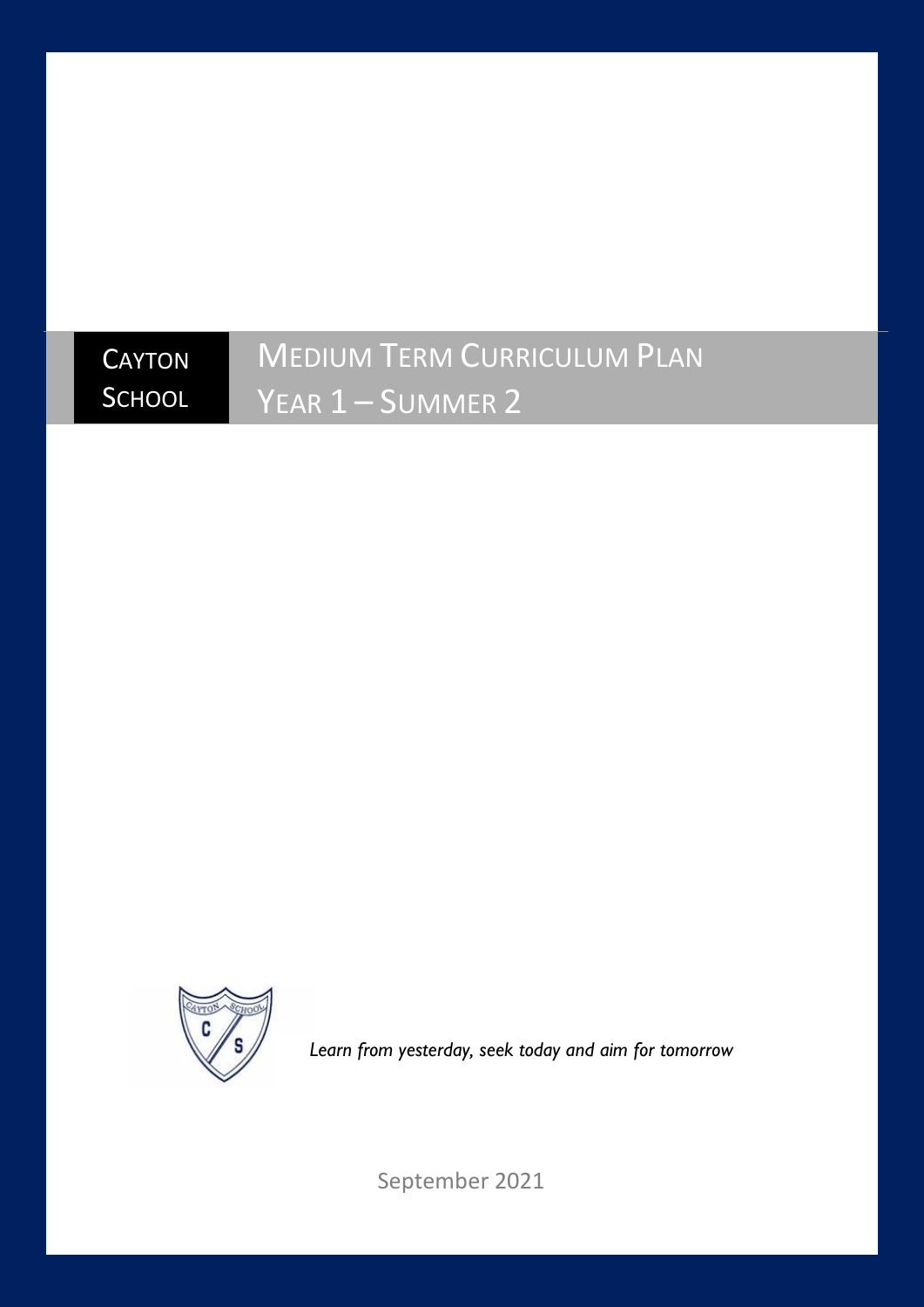# **Science Driver: Plants – Common Plants and Structures**

# **Key Enquiry: Why are plants so important for all of us?**

#### **Science Driver**

| <b>Working Scientifically</b>                                                                                                                               |  |
|-------------------------------------------------------------------------------------------------------------------------------------------------------------|--|
| Ask questions such as:<br>Why are flowers different colours?<br>Why do some animals eat meat and others do not?                                             |  |
| Set up a test to see which materials keeps things warmest, know if the test has been successful<br>and can say what has been learned                        |  |
| Explain to someone what has been learned from an investigation they have been involved with<br>and draw conclusions from the answers to the questions asked |  |
| Measures (within Year 1 mathematical limits) to help find out more about the investigations<br>undertaken                                                   |  |

| What I need the children to learn |                                                                                                                              | <b>Possible learning experiences</b>                                                                                                                    |
|-----------------------------------|------------------------------------------------------------------------------------------------------------------------------|---------------------------------------------------------------------------------------------------------------------------------------------------------|
|                                   | <b>Plants</b>                                                                                                                |                                                                                                                                                         |
|                                   | Common plants                                                                                                                |                                                                                                                                                         |
|                                   | <b>Plant structure</b>                                                                                                       |                                                                                                                                                         |
|                                   | Know and name a variety of common wild<br>and garden plants<br>Know and name the petals, stem, leaves<br>and root of a plant | Identify common flowers in the School field<br>with identification charts<br>Pull flowers apart and identify different parts<br>- stick on larger paper |
|                                   | Know and name the roots, trunk, branches<br>and leaves of a tree                                                             | Bark rubbings, leaf rubbings                                                                                                                            |

# **Design Technology**

| What I need the children to learn                | <b>Possible learning experiences</b>      |
|--------------------------------------------------|-------------------------------------------|
| <b>Food Technology</b>                           |                                           |
| Use the basic principles of a healthy and varied |                                           |
| diet to prepare dishes                           |                                           |
| understand where food comes from                 |                                           |
| cut food safely                                  | Fruit salad/ chopping vegetables/ cutting |
|                                                  | skills                                    |
|                                                  | Use the potatoes/onions that have been    |
|                                                  | grown by the class to make potato salad-  |
|                                                  | cutting the potatoes and onions.          |

# **Computing**

| What I need the children to learn           | <b>Possible learning experiences</b>      |
|---------------------------------------------|-------------------------------------------|
| <b>Create programs</b>                      |                                           |
| Pupils should be taught to create and debug |                                           |
| simple programs                             |                                           |
| create, store and retrieve digital content  | https://www.icompute-uk.com/members-      |
|                                             | area/ks1/index.html and select the Year 1 |
|                                             | folder and then the iWrite unit.          |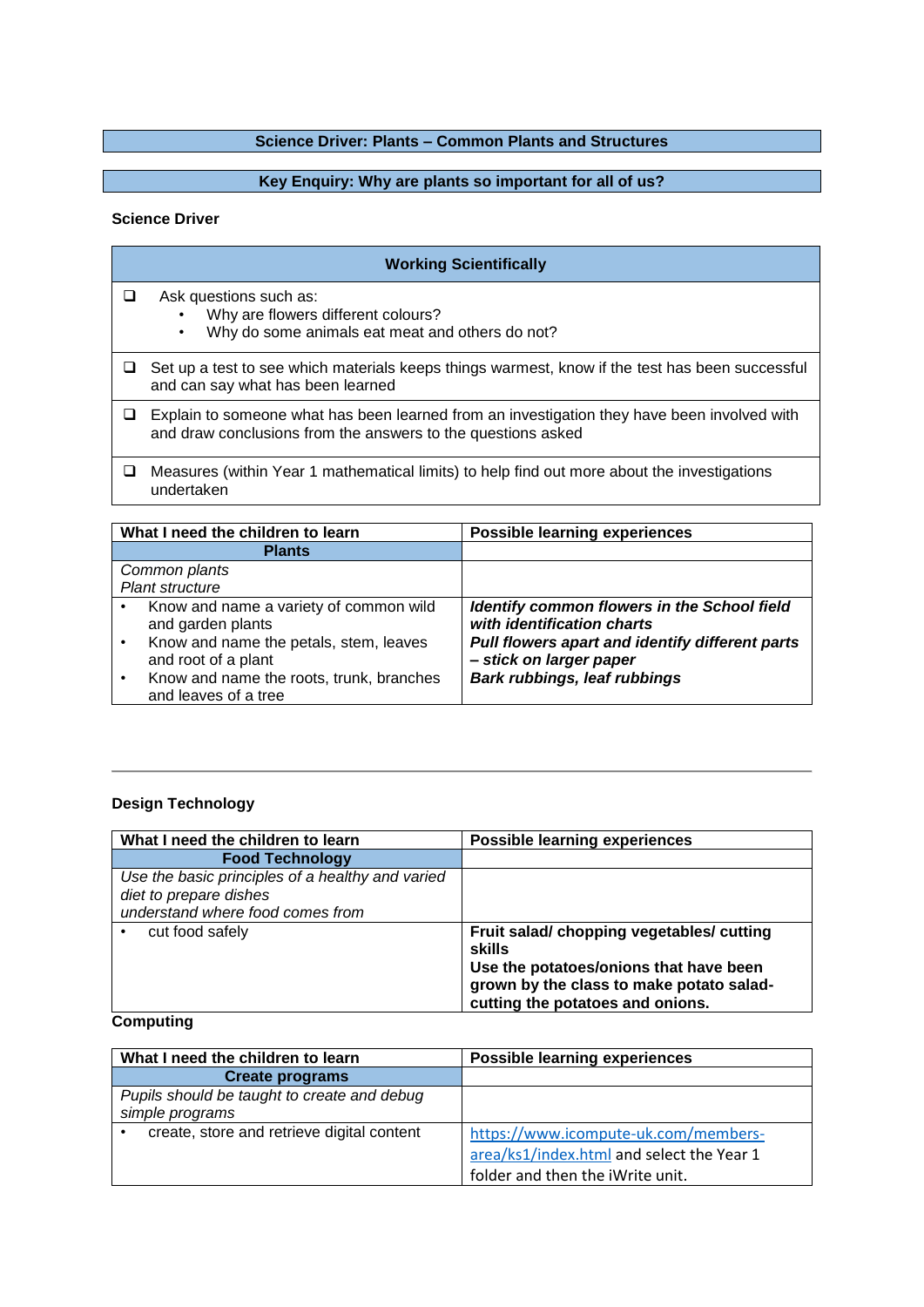# **Physical Education – Follow Real P.E. and supplement with NC P.E. experiences**

| What I need the children to learn                                                                   | <b>Possible learning experiences</b>                                |
|-----------------------------------------------------------------------------------------------------|---------------------------------------------------------------------|
| <b>Gymnastic Movements</b>                                                                          |                                                                     |
| Developing balance, agility and co-ordination,<br>and begin to apply these in a range of activities |                                                                     |
| make body curled, tense, stretched and<br>relaxed                                                   |                                                                     |
| control body when travelling and balancing<br>٠                                                     |                                                                     |
| copy sequences and repeat them<br>٠                                                                 |                                                                     |
| roll, curl, travel and balance in different                                                         |                                                                     |
| ways                                                                                                |                                                                     |
| <b>Basic movements and Team Games</b>                                                               | Sport's Day activities and games - Links to<br>Real PE <sub>6</sub> |
| Master basic movements including running,                                                           |                                                                     |
| jumping, throwing and catching, as well as                                                          |                                                                     |
| participate in team games, developing simple                                                        |                                                                     |
| tactics for attacking and defending<br>throw underarm<br>$\bullet$                                  |                                                                     |
| throw and kick in different ways                                                                    | Individual and team games<br>Why we keep fit and active             |
| <b>Dance</b>                                                                                        |                                                                     |
| Perform dances using simple movement                                                                |                                                                     |
| patterns                                                                                            |                                                                     |
| perform own dance moves                                                                             | <b>Relate it to the Science Driver- movements</b>                   |
| copy or make up a short dance                                                                       | like certain flowers.                                               |
| move safely in a space<br>٠                                                                         |                                                                     |
| Real P.E.                                                                                           |                                                                     |
| Unit 6 Health and Fitness                                                                           |                                                                     |
| I am aware of why exercise is important for                                                         |                                                                     |
| good health.                                                                                        |                                                                     |
| <b>Nigel Carson Sessions</b>                                                                        |                                                                     |
|                                                                                                     |                                                                     |
|                                                                                                     |                                                                     |

# **Music**

| What I need the children to learn            | <b>Possible learning experiences</b>           |
|----------------------------------------------|------------------------------------------------|
| <b>Singing</b>                               |                                                |
| Pupils should be taught to use their voices  |                                                |
| expressively and creatively by singing songs |                                                |
| and speaking chants and rhymes               |                                                |
| make different sounds with voice and with    | https://www.bbc.co.uk/teach/ks1-               |
| instruments                                  | music/zbcjscw for music ideas for Key Stage 1. |
| follow instructions about when to play and   |                                                |
| sing                                         |                                                |
| <b>Playing an instrument</b>                 |                                                |
| Pupils should be taught to play tuned and    |                                                |
| untuned instruments musically                |                                                |
| use instruments to perform and choose        | Listen to music that relates to the outdoors-  |
| sounds to represent different things         | can they recreate it using instruments.        |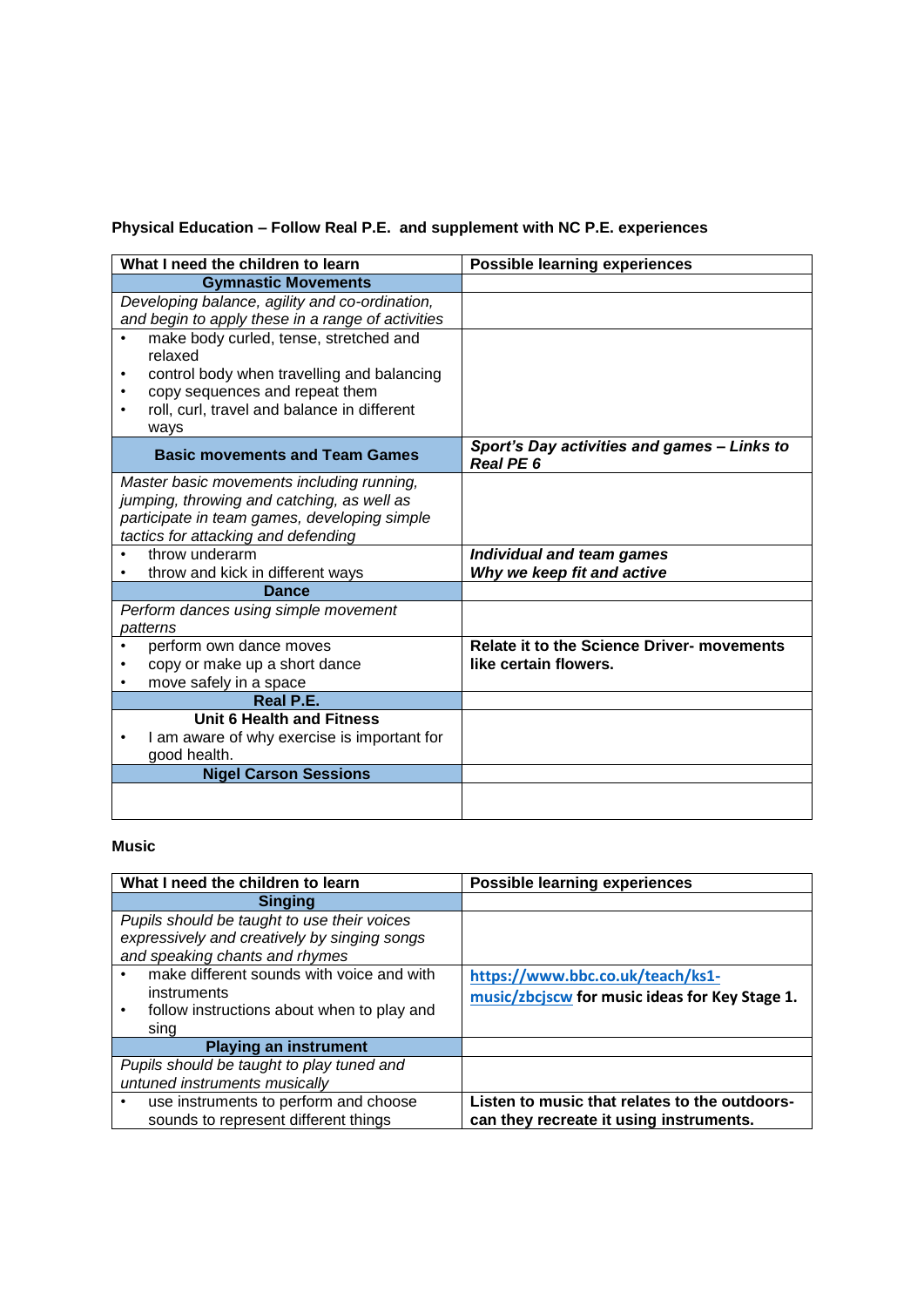#### **Art**

| What I need the children to learn                                                                                                                | <b>Possible learning experiences</b>                                                                                                                                                                        |
|--------------------------------------------------------------------------------------------------------------------------------------------------|-------------------------------------------------------------------------------------------------------------------------------------------------------------------------------------------------------------|
| <b>Drawing</b>                                                                                                                                   |                                                                                                                                                                                                             |
| Use drawing, painting and sculpture to develop<br>and share their ideas, experiences and<br>imagination                                          |                                                                                                                                                                                                             |
| know how to show how people feel in<br>paintings and drawings.<br>know how to use pencils to create lines of<br>different thickness in drawings. | Giuseppe Arcimboldo - Face fruit/veg<br>sculptures make and then sketch<br>Still life<br>Sketch a variety of plants<br>Discuss how hard to press on using different<br>pencils<br>How healthy is the plant? |

#### **PSHE**

| What I need the children to learn                                                                                                                                                                                                                                                                                                                                                                                                                                                                                                                                                                      | <b>Possible learning experiences</b>                                                                                                                                                                                                                                                                                                                                                                                                                                                                                                                                                                                                                                                                                                                                                                                                                                                                                                                    |
|--------------------------------------------------------------------------------------------------------------------------------------------------------------------------------------------------------------------------------------------------------------------------------------------------------------------------------------------------------------------------------------------------------------------------------------------------------------------------------------------------------------------------------------------------------------------------------------------------------|---------------------------------------------------------------------------------------------------------------------------------------------------------------------------------------------------------------------------------------------------------------------------------------------------------------------------------------------------------------------------------------------------------------------------------------------------------------------------------------------------------------------------------------------------------------------------------------------------------------------------------------------------------------------------------------------------------------------------------------------------------------------------------------------------------------------------------------------------------------------------------------------------------------------------------------------------------|
| <b>Changing me</b>                                                                                                                                                                                                                                                                                                                                                                                                                                                                                                                                                                                     | <b>Resource links from: Jigsaw</b>                                                                                                                                                                                                                                                                                                                                                                                                                                                                                                                                                                                                                                                                                                                                                                                                                                                                                                                      |
| • Know that animals including humans have a<br>life cycle<br>• Know that changes happen when we grow up<br>• Know that people grow up at different rates<br>and that is normal<br>• Know the names of male and female private<br>body parts<br>• Know that there are correct names for private<br>body parts and nicknames, and when to use<br>them<br>• Know which parts of the body are private<br>and that they belong to that person and that<br>nobody has the right to hurt these<br>• Know who to ask for help if they are worried<br>or frightened<br>• Know that learning brings about change | Children are introduced to life cycles e.g. that of<br>a frog and identify the different stages. They<br>compare this with a human life cycle and look at<br>simple changes from baby to adult e.g. getting<br>taller, learning to walk etc. They discuss how<br>they have changed so far and that people grow<br>up at different rates. As part of a school's<br>safeguarding duty, pupils are taught the correct<br>words for private parts of the body (those kept<br>private by underwear: vagina, anus, penis,<br>testicles, vulva). They are also taught that<br>nobody has the right to hurt these parts of the<br>body. Change is discussed as a natural and<br>normal part of getting older which can bring<br>about happy and sad feelings. Children practise<br>a range of skills to help manage their feelings<br>and learn how to access help<br>if they are worried about change, or if someone<br>is hurting them.<br>See the link below |

**[https://jigsawlivestcmsuk.blob.core.windows.net/umbraco-media/tpklpjuc/02-ages-5-6-jigsaw](https://jigsawlivestcmsuk.blob.core.windows.net/umbraco-media/tpklpjuc/02-ages-5-6-jigsaw-skills-and-knowledge-progression-for-parents.pdf)[skills-and-knowledge-progression-for-parents.pdf](https://jigsawlivestcmsuk.blob.core.windows.net/umbraco-media/tpklpjuc/02-ages-5-6-jigsaw-skills-and-knowledge-progression-for-parents.pdf)**

# **Religious Education**

| What I need the children to learn                                                                             | <b>Possible learning experiences</b>                                                                                                                                                                                                                                                                                                                  |
|---------------------------------------------------------------------------------------------------------------|-------------------------------------------------------------------------------------------------------------------------------------------------------------------------------------------------------------------------------------------------------------------------------------------------------------------------------------------------------|
| L1.5                                                                                                          |                                                                                                                                                                                                                                                                                                                                                       |
| What makes some places sacred? This<br>could be an R.E. week or fit into a cross<br>curricular unit of study. | Talk about how the words 'sacred' and 'holy'<br>are used; what makes some places and<br>things special, sacred or holy; consider what<br>things and places are special to pupils and<br>their families, and why; do they have things<br>that are holy and sacred?<br>Talk about why it is important to show<br>respect for other people's precious or |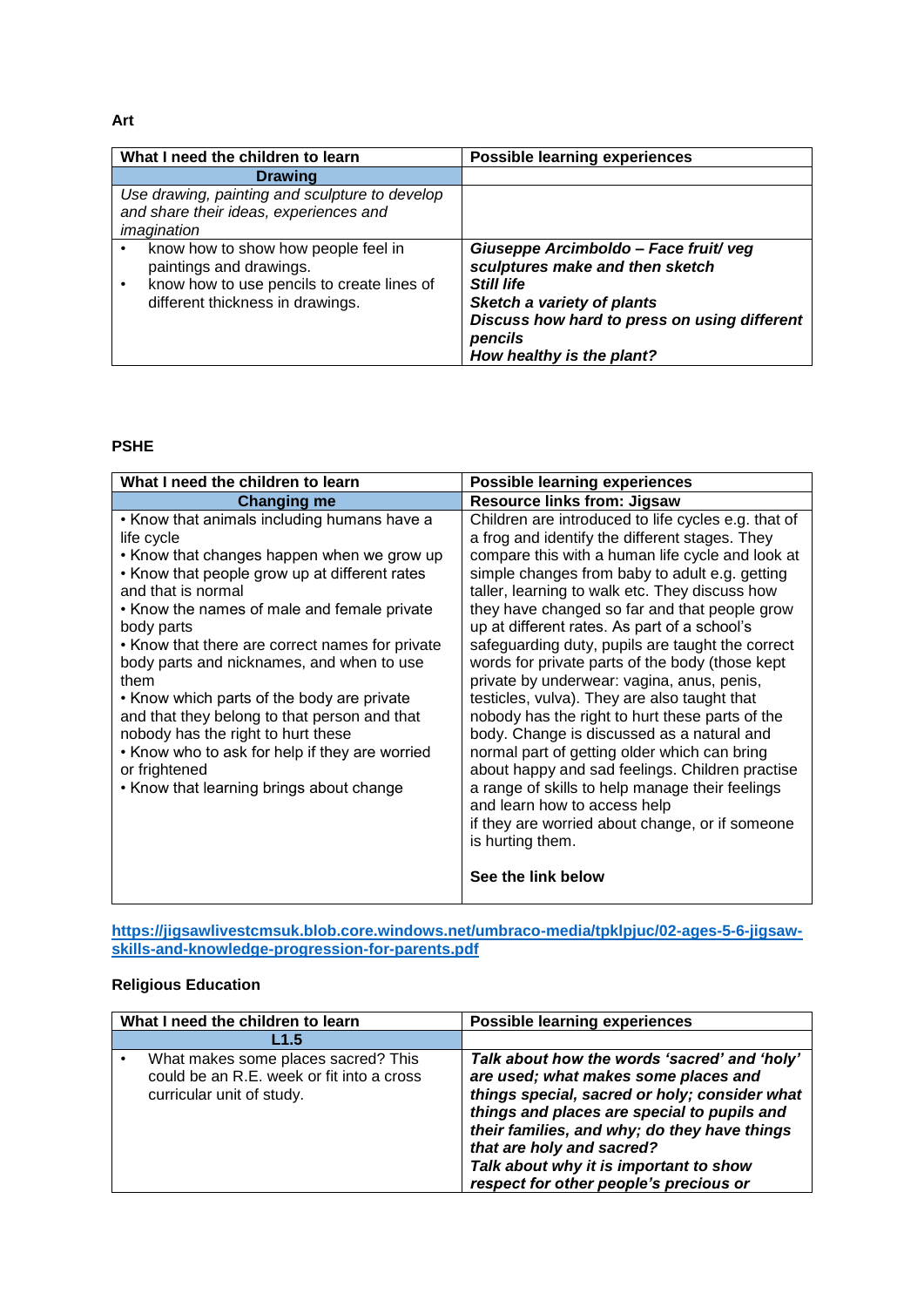| ways).<br><b>Explore the main features of places of</b><br>worship in Christianity and at least one other<br>religion, ideally by visiting some places of<br>worship. Find out how the place of worship<br>is used and talk to some Christians, Muslims |
|---------------------------------------------------------------------------------------------------------------------------------------------------------------------------------------------------------------------------------------------------------|
| and/or Jewish people about how and why it<br>is important in their lives.<br>Notice some similarities and differences<br>between places of worship and how they are<br>used.                                                                            |
|                                                                                                                                                                                                                                                         |

# **Cayton Creation**

Sort different wild flowers into chosen categories and reason why.

## **Cayton Conclusion**

Look at the artist Giuseppe Arcimboldo - make fruit/ vegetable faces on paper plates and then eat them.

# **English**

| What I need the children to learn               | <b>Possible learning experiences</b>      |
|-------------------------------------------------|-------------------------------------------|
| Can I use the prefix 'un-' accurately           | <b>Daily phonics session</b>              |
|                                                 | <b>English sessions</b>                   |
| Can I use adjectives to describe?               | Use adjectives to describe the bog in the |
|                                                 | <b>CLPE unit Bog Baby.</b>                |
|                                                 | Adjective game (like ispy but using       |
|                                                 | adjectives)                               |
| Can I use finger spaces?                        | <b>Daily phonics</b>                      |
| Can I use full stops to end sentences?          | Modelling sentences throughout the CLPE   |
|                                                 | unit.                                     |
| Can I blend sounds in unfamiliar words          | <b>Daily phonics sessions</b>             |
| using the GPCs that they have been taught?      | Phonics tracker online games              |
| Can I sequence sentences to form short          | Use the CLPE unit - retell the story.     |
| narratives?                                     | Story maps on large sheets of paper.      |
| Can I understand which letters belong to        | <b>Daily handwriting sessions</b>         |
| which handwriting 'families' (i.e. letters that |                                           |
| are formed in similar ways) and to practise     |                                           |
| these?                                          |                                           |

#### **Mathematics**

| What I need the children to learn | <b>Possible learning experiences</b>     |
|-----------------------------------|------------------------------------------|
| Finding half / quarter            | Make a sandwich and cut it into half and |
|                                   | then quarters- real life link.           |
|                                   | Half shapes by folding                   |
|                                   | Half numbers by sharing.                 |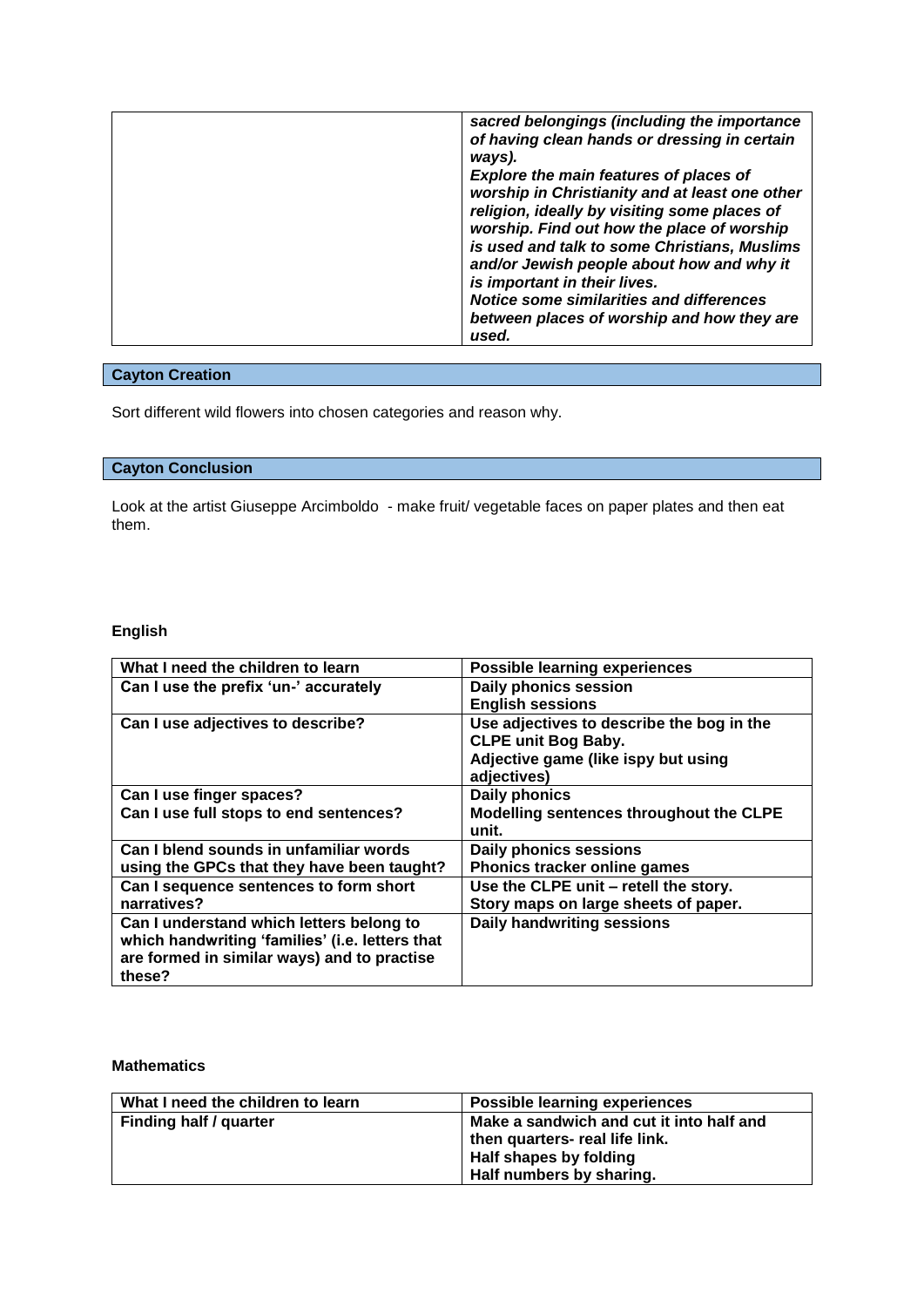| Describe turns and position    | Practical experience link to compass work<br>previously covered in Geography. |  |
|--------------------------------|-------------------------------------------------------------------------------|--|
| Count to 100                   | <b>Hundred square</b>                                                         |  |
|                                | Count to 100 song                                                             |  |
| <b>Ordering numbers</b>        | Chalk on the playground                                                       |  |
|                                | Hundred square- missing number game.                                          |  |
| <b>Recognising coins/notes</b> | Link to real life experiences                                                 |  |
|                                | Opportunities in the home corner provision.                                   |  |
|                                | <b>Coin rubbing</b>                                                           |  |
| Time- before and after/date    | Daily calendar                                                                |  |
|                                | Sequence the day                                                              |  |
| Time to the hour/half past     | Create a class clock                                                          |  |
|                                | What time is it Mr Wolf                                                       |  |
|                                | <b>Practical opportunities</b>                                                |  |
|                                | <b>Small clocks</b>                                                           |  |